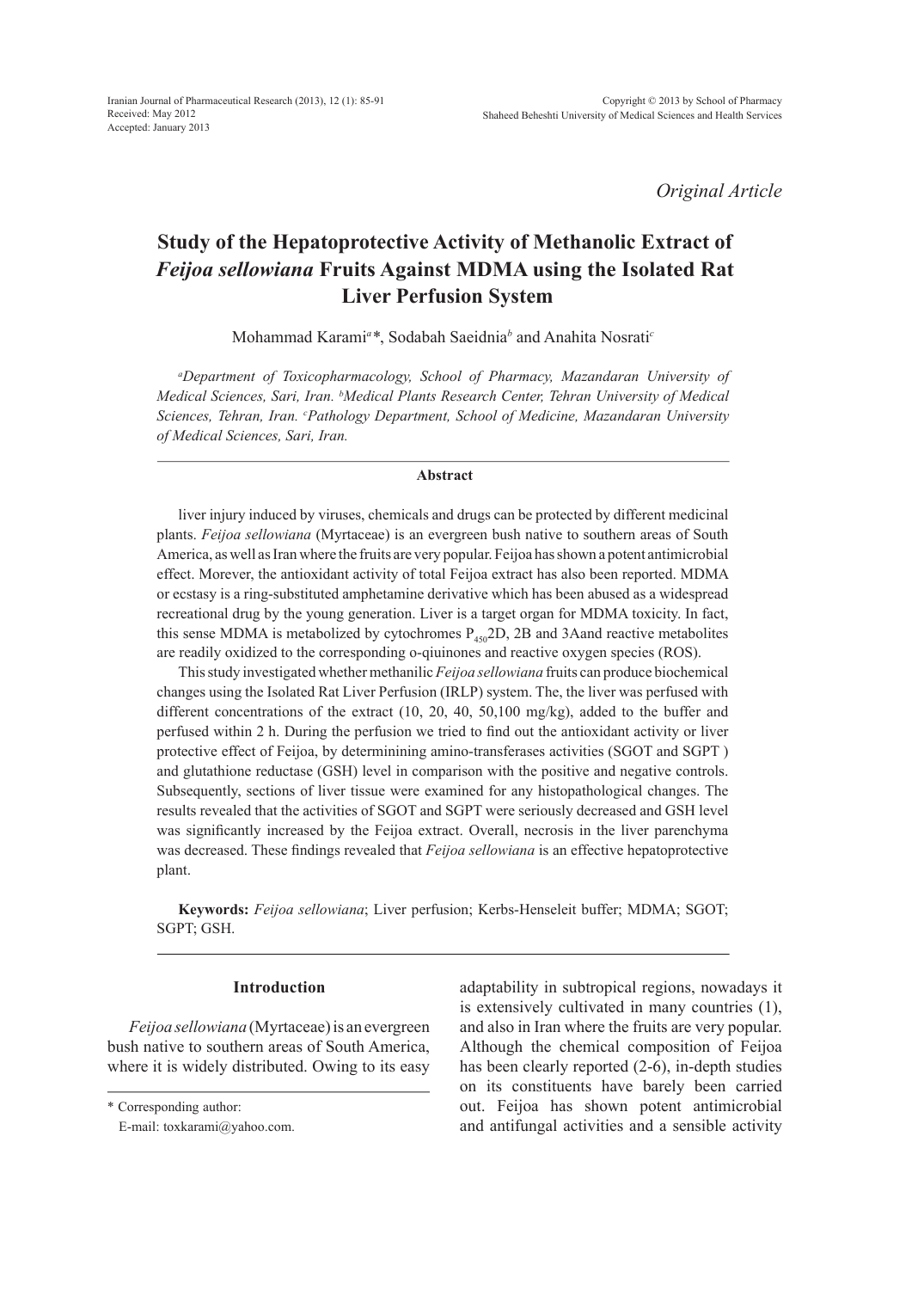against *H. pylori* (7-9). Anti-cancer activities of the total Feijoa extract have also been presented (10, 11). Moreover, antioxidant activities of an aqueous extract on oxidative burst of human whole blood phagocytes have been described (5, 11). Yet, little information is available on Feijoa antioxidative activity. In this study, we examined the antioxidant activity of the methanolic extract of *Feijoa sellowiana* against damage induced by MDMA in mouse liver, in order to understand the usefulness of this plant as a foodstuff as well as in medicine.

3, 4-methylenedioxymethamphetamine (MDMA or ecstasy) is a ring-substituted amphetamine derivative, wich was synthesized in 1912 by Merck chemical company and has attracted a great deal of media attention in recent years due to its widespread abuse as a recreational drug by the youth (12, 13). Clinical evidence has shown that the liver is a great target for MDMA toxicity. In fact, MDMA is metabolized by cytochromes  $P_{450}$ <sup>2</sup> D, 2B and 3A and reactive metabolites are readily oxidized to the corresponding o-qiuinones and in the long run formation of reactive oxygen species (ROS) (14,15). In the present survey we attempted to find out the hepatoprotective effect of *Feijoa sellowiana* accompanied by assessment of aminotransferase enzymes activities (SGOT and SGPT), Hepatic glutathione reductase (GSH) level and liver histopathology, compart to the positive and negative controls.

# **Experimental**

*Animals*

Male albino Wistar rats (6 to 8 weeks), weighing 200-250 g were used for all experiments. They were housed pretty individually in standard rat cages in a room with a relative humidity of 50±5% on a 12 h lightdark cycle at  $22^{\circ}C$  (22  $\pm$  1 °C). Animals had ad libitum access to food and water. The animals were adapted to the condition for 7 days, prior to the beginning of the experiment .The experiment performed during the day time (08:00 AM-16:00 PM). Each animal was used once only. A research proposal was prepared according to the guidelines of the Committee for the Purpose of Control and Supervision of Experiments on

Animals (CPCSEA). The Institutional Animal Ethical Committee (IAEC) of Mazandaran University of Medical Sciences approved the proposal.

#### *Plant*

*Feijoa* fruits were collected from Fajr citrus experimental institute in autumn 2010.

Fruit peels were dried at room temperature and coarsely grounded before extraction. A known amount of each part was extracted at room temperature, using the by percolation method, with methanol and water; methanol/ water;(80:20, 400 mL  $\times$  3 times) as the extraction solvent. The resulting extract was concentrated in a rotary vacuum, until a crude solid extract was obtained. The extract was freeze-dried for complete solvent removal (16). The extract was dissolved in phosphate buffer ( $pH = 7.4$ ) for pharmacological studies. The fruit peels aqueous extract and fruit peels methanolic extract (FM, 20.5%) were obtained, respectively.

# *Experimental design*

Rats were divided into five treatment groups and control groups. Each group contained four male rats, and whose livers were perfused by a single dose of 10,20,40,50 and 100 mg/kg of aqueous extract of aerial parts of *Feijoa sellowiana*, respectively (total = 7 groups). Control livers were perfused with the perfusion buffer. Following the preliminary study, a dose of 100 mg/kg was chosen for the remaining of the study in order to evaluate the hepatoprotective activity of Feijoa (17).

# *Buffer*

Perfusion fluid was made of Kerbs-henseleit buffer. The perfusion medium consisted of  $118.9 \text{mM}$  NaCl, 4.76 mM KCl, 1.19 mM KH<sub>2</sub>PO<sub>4</sub>, 2.55 mM CaCl<sub>2</sub> and 24.8 mM NaHCO<sub>3,</sub> at 37°C. Glucose (1%W/V) was usually added (18), The perfusion medium was gassed continuously with carbogen (95% $O_2$ , 5% $CO_2$ ) (Figure 1).

# *Perfusion conditions and parameters of liver viability*

Temperature, perfusion pressure, flow rate and perfusion fluid pH were closely monitored during the perfusion time, particularly during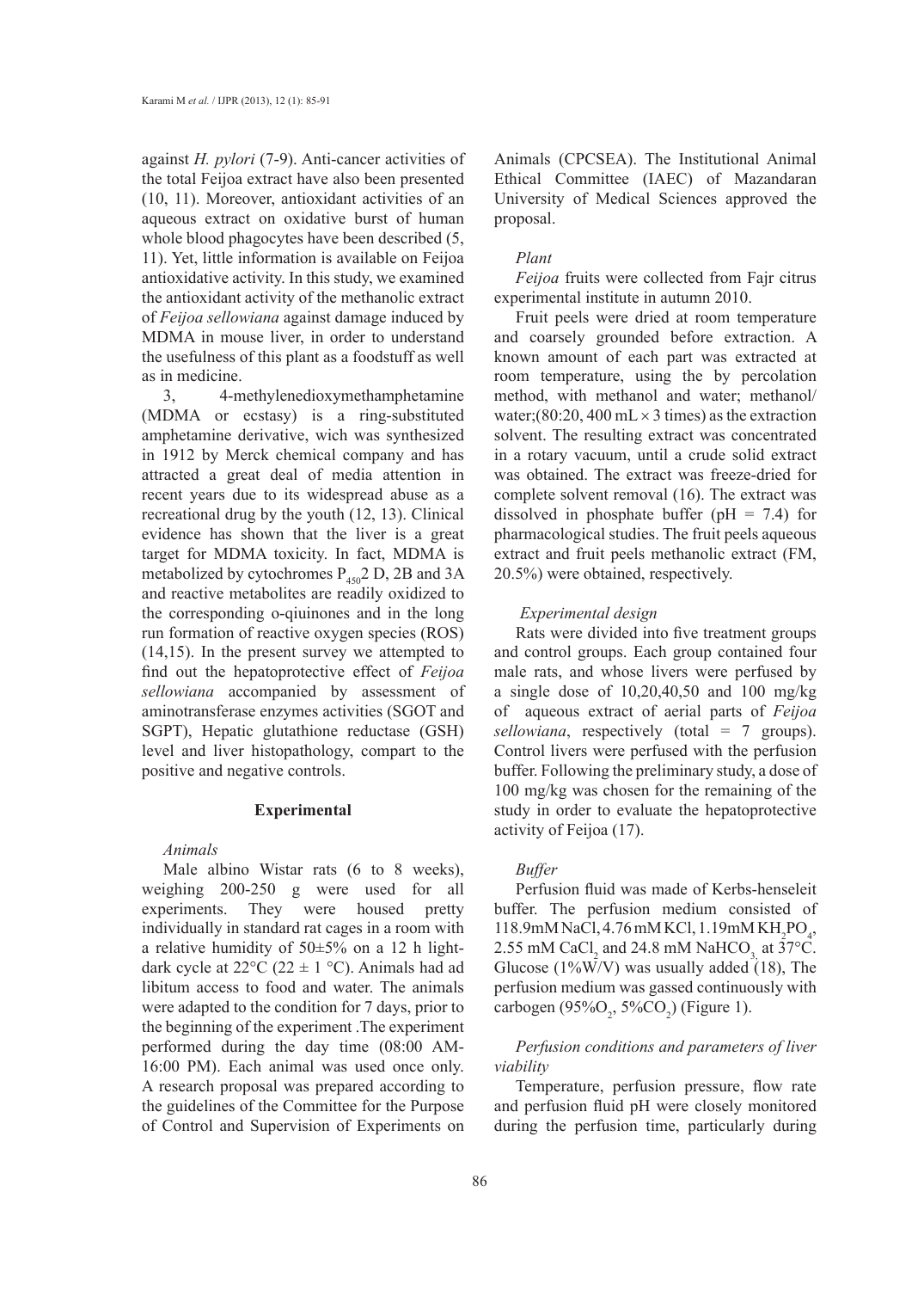

**Figure 1.** Activity of ALT (Alanine transferaes) and AST(Asparate transferaes) enzymes methanolic fruit extract of *Feijoa sellowiana* at differences concentrations . Values are presented as mean  $\pm$  SEM (N = 5), \*\*\*p < 0.001 with respect to control, (ANOVA followed by Newman–Keuls multiple comparisons test).

the first 30 min of equilibration (18). These parameters were initially checked every 10 to 15 min and the experiment did not begin until they had reached constant and acceptable values. The temperature in the perfusion system was also set and maintained at 37°C. Perfusion pressure was not raised above 10-15 cm of water, with a flow rate of approximately 2 mL/min/g liver weight, in order to provide adequate oxygenation. The perfusion fluid pH was always set between 7.2 and 7.4, by adjusting the  $CO_2$  gas. As soon as the perfusion began, the liver displayed an even light-brown color. The liver was soft and kept moistened. Serum amino-transferases activities (ALT and AST) served as indicators of liver viability during perfusion, and was determined in samples of the perfusion medium.

# *Biochemical determinations*

The activities of Aspartate aminotransferase (AST) activity and Alanine aminotransferase(ALT) activity in sampels of perfusion medium were assayed using a commercial Kit of Zist chimie, (Tehran , Iran). Reduced glutathione (GSH) was estimated by the Ellman's method (19).

#### *Histological studies*

The liver was completely excised and all the extraneous tissue was meticulously stripped off.

After that multiple samples were taken from each liver (mean diameter of 3 mm) and placed in 10% neutral buffered formalin. The liver was cut into small pieces, then sections were prepared and stained by Hematoxylin - Eosin and examined blindly for histopathological changes by an expert pathologist.

# *Surgery*

The rats were anesthetized with ether-Heparin (500 unit; IP) in order to prevent blood clotting prior to anesthesia (20). First of all an incision was made along the length of the abdomen to expose the liver. Next Sutures were placed loosely around the common bile duct, which was then was annulated with PE-10 tubing and secured. Sutures were placed loosely around the inferior vena cava, above and below the renal veins. The distal suture around the vena cava was tightened and an 18 g polyethylene catheter was inserted, and placed above the renal vein. Then, diaphragm was incised and the inferior vena cava ligated suprahepatically. At the end, following attachment of the perfusion tubing to cannulate, the liver was perfused *in-situ*, carefully, through the portal vein (20).

#### *Data analysis*

 Statistical analysis was performed using the SPSS for Windows (Ver.10, SPSS, Inc.Chicago,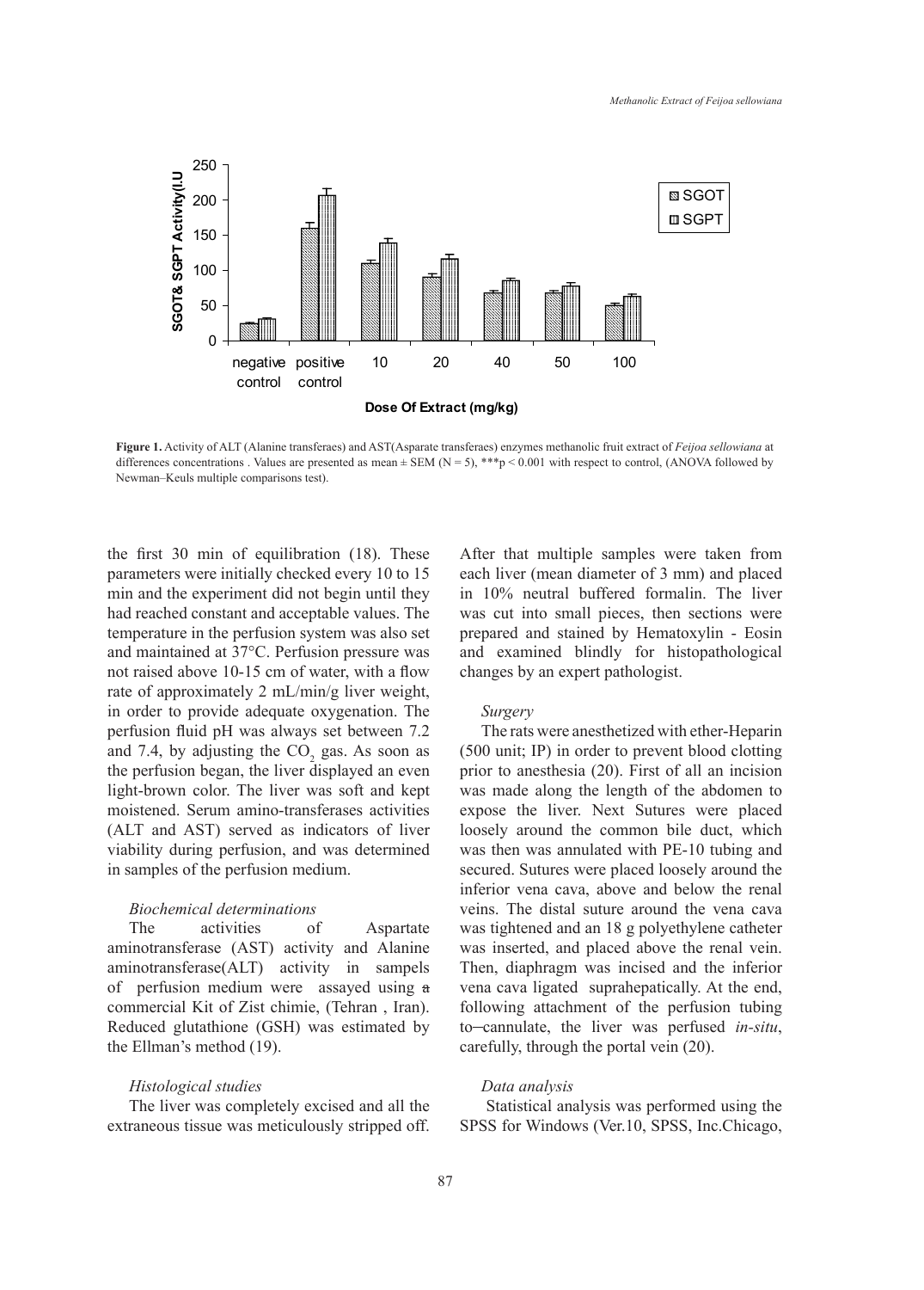

**Figure 2.** Level of Glutathione (GSH) methanolic fruit extract of *Feijoa sellowiana* at difference concentrations . Values are presented as mean  $\pm$  SEM (N = 5) \*\*\*p < 0.001 with respect to control, (ANOVA followed by Newman–Keuls multiple comparisons test).

USA) software. All values were analyzed by the one-way analysis of variance (ANOVA) test and expressed as mean  $\pm$  standard error of the mean (SEM), in 5 rats.

Student-Newman-Keuls test was used to evaluate the significance of the obtained results.  $P < 0.05$  was considered to be significant.

# **Results**

*Activity changes in the serum aminotransferees enzymes* 

This study demonstrated that the methanolic extract of Feijoa fruits produced statistically significant results, such as a decrease in the activity of amino-transferases enzymes dosedependently ( $p < 0.01$ ) at 24<sup>th</sup> h, in comparison with the positive control at a single dose of 10, 20, 40, 50 and 100 mg/kg (Figure 2).

*Hepatic Glutathione reductase (GSH) level changes* 

Level of blood GSH of rats injected by methanolic extract of Feijoa fruit was relatively increased, compared with the positive control group . Antioxidant effect of Feijoa has been indicated to inhibit the hepatotoxic effect of MDMA ( $p < 0.05$ ), with respect to the control group (Figure 3).

# *Light microscope observation*

Histopathological studies, using a light

microscope, showed a meaningful decrease in hepatocellular damage, including necrosis and inflammatory cells infiltration, due to the use of the methanolic extract of Feijoa Fruit (Figure 4d), compared with the control group (Figure 4a). In addition, other histopathological parameters, such as the number of Kupffer and mononuclear cells, changed significantly with the methanolic extract of Feijoa fruit (Table 1).

# **Discussion**

The liver has been identified as the most important target tissue for MDMA in mice (21). In order to elucidate the MDMA– induced hepatotoxicity, the effects of MDMA on transaminase enzyme activity and total glutathione mouse liver were determined. Moreover, the antioxidant effect antioxidant of Feijoa on MDMA–induced hepatotoxicity was assessed.

In the present study, we pondered upon how the hepatotoxicity of MDMA can be prevented or reduced. The activity of aminotransdferase enzyme was increased significantly, which correlated well with decrease in glutathione (22). On the other hand, after the use of aqueous and methanolic extracts of Feijoa fruit as, an antioxidant , the hepatotoxic effect on enzymes was reduced by up to 40-50% compared to the control group. Glutathione deplection has been shown to correlate somehow with the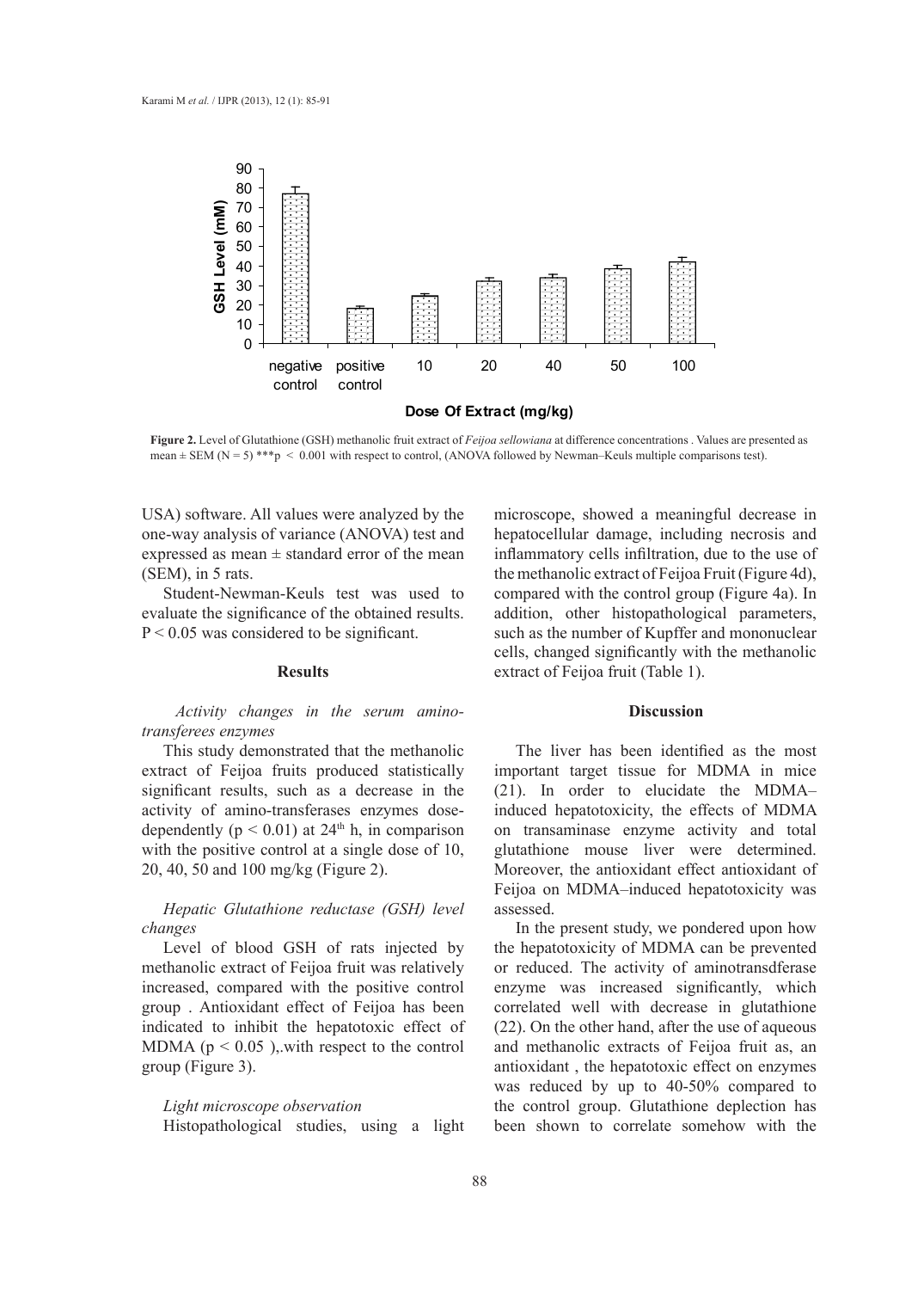

**Figure 3.** Photomicrograph of lobules from control groups and fruit extract of *Feijoa sellowiana* at differences concentration–treated liver. Staining of neagative Control shows that cytoplasm was acidophilic and surrounded by a bright basophilic nucleus (a). MDMA (5 mg/kg) or positive control showed limited changes in lobules of liver and hepatocellular necrosis, with infiltration of mononuclear cells and accumulation of necrotic Kupffer cells with Pyknotic nuclei (b). Histo-pathological changes of aqueous (for comparison) and methanolic extract of *Feijoa sellowiana* fruit at a single dose of 100 mg/kg, respectively (c and d).

lipid peroxidation in liver. It is believed that MDMA in ecstasy, is one of the primary toxic constituents. Other toxic constituents have also been identified, including MDA and DOM. In this study, MDMA induced formation of reactive oxygen species and an oxidative stress, resulting in lipid peroxidation (21, 23). Further studies, however, are needed to elucidate the exact mechanism by which MDMA induces hepatotoxicity. Moreover, MDMA was also shown to be an inhibitor of glutathione peroxidase, which catalyzes the destruction of  $H_2O_2$  of lipid hydroperoxidase by reduced glutathione. Therefore, glutathione peroxidase inhibition

can diminish GSH activity and actually resulted in an accelerated lipid peroxidation (24, 25). Antioxidants such as vitamin E and selenium have been proposed to prevent membrane damage of lipid peroxidation, not only through prohibiting glutathione peroxidation, but also by allowing hydrogen to be abstracted from their own structure (rather than from the allylic hydrogen of on unsaturated lipid ). Thus, interrupting the free radical chain reaction (26).Treatment with methanolic extract of *Feijoa sellowiana* fruit has been exhibited to importantly decrease the toxicity of MDMA (Table.1).This can come about through the mechanism mentioned above,

**Table 1.** Histo-pathological effects of the methanolic extract of *Feijoa sellowiana* fruit at different concentrations of 10, 20, 40, 50, 100 mg/kg.

| <b>Histopathological</b><br><b>Parameters</b> | <b>Negative</b><br>Control $(10mL/Kg)$ | <i>Feijoa sellowiana</i> (mg/kg)<br>40<br>$100 \text{ (mg/kg)}$<br>50<br><b>20</b><br>10 | <b>Positive</b><br>Control $(5mg/kg)$ |
|-----------------------------------------------|----------------------------------------|------------------------------------------------------------------------------------------|---------------------------------------|
| Kupffer cells                                 | $^+$                                   | $+3$ +3 +3 +2** +2**                                                                     | $+3^{*}$                              |
| Edematous cells                               | $^{+}$                                 | $+1$ $+1$ $+1$ $+2$ <sup>*</sup> $+2$ <sup>**</sup>                                      | $+4^*$                                |
| Mononuclear cells                             | $^+$                                   | $- +1 +1 +2 +2$                                                                          | $+2$                                  |
| hemorrhage                                    |                                        | $+1$ $+1$ $+1$ $+2$ <sup>*</sup> $+3$ <sup>**</sup>                                      | $+4$                                  |
| Necrosis                                      |                                        | $- - +1 +2^* +3^{**}$                                                                    | $+5^{**}$                             |

-no effect, +1minor effect, +2medium effect, +3major effect, +4high effect, +5extra-high effect. \*p < 0.05, \*\*p < 0.01, significantly different from the control group using Fisher exact test. Data are presented as means of three replicates.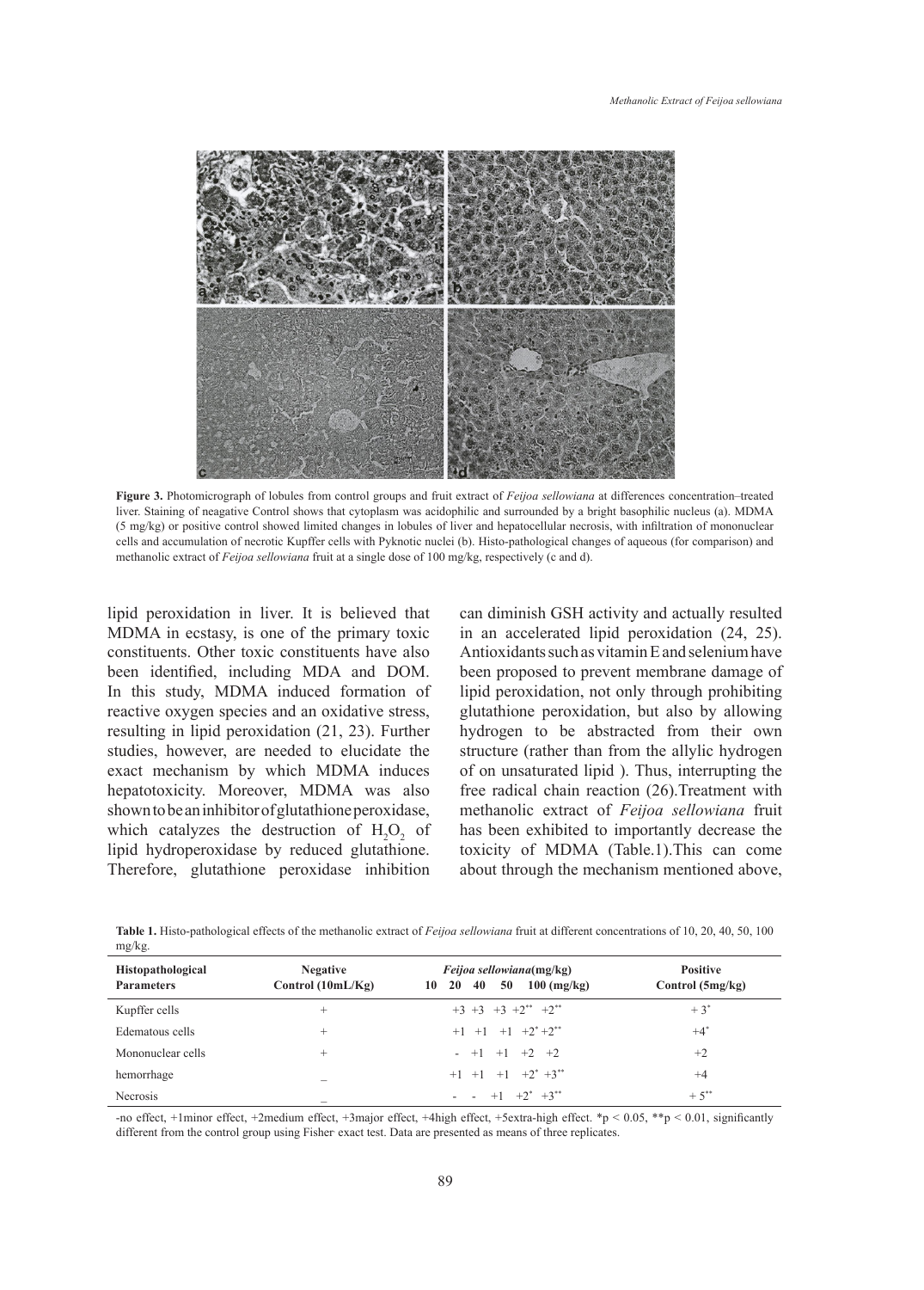as well as the fact that this extract may have good reductive capability for reducing  $Fe^{+3}$ to  $Fe^{+2}$  by donating an electron  $Fe^{+2}$  chelating activity and anti-lipid peroxidation activity (27). All in all, other extensive investigations on individual compounds, regarding their different *in-vivo* antioxidant activities, are required to be conducted.

# **Acknowledgement**

This research was partially supported by a grant from the research council of Mazandaran University of Medical Sciences, Iran. Also, we are indebted to Fajr citrus experimental fields manager for his friendly cooperation.

# **References**

- (1) Giuseppe R and Corrado T. Secondary metabolites from the leaves of *Feijoa sellowiana* Berg. *Phyto.*  (2004) 65: 2947-2951.
- (2) Herrmann K. Review on chemical composition and constituents of some important exotic fruits. *Z Lebensm Unters Forsch*. (1981) 173: 47-60.
- (3) Romero-Rodriguez MA, Vazquez-Oderiz ML, Lopez-Hernandez J and Simal-Lozano J.Composition of babaco, Feijoa, passionfruit and tamarillo produced in Galicia (North-west Spain). *Food Chem*. (1994) 49: 251-255.
- Foo LY and Porter LJ. The structure of tannins of some (4) edible fruits. *J. Sci. Food Agric*. (1981) 32: 711-716.
- (5) Ielpo MT, Basile A, Miranda R, Moscatiello V, Nappo C, Sorbo S, Laghi E, Ricciardi MM, Ricciardi L and Vuotto ML. Immunopharmacological properties of flavonoids. *Fitoterapia.* (2000) 71: 101-109.
- (6) Shaw GJ, Allen JM and Yates MK. Volatile flavor constituents of Feijoa (*Feijoa sellowiana*) analysis of fruit flesh. *J. Sci. Food Agr*. (1990) 50: 357.
- (7) Basile A, Vuotto ML and Violante U. Antibacterial activity in Actinidia chinensis, Feijoa sellowiana and Aberia caffra. *Int. J. Antimicrobial Agents*. (1997) 8: 199-203.
- Motohashi N, Kawase M, Shirataki Y. Biological (8) activity of feijoa peel extracts. *Anticancer Res.* (2000) 20: 4323-4329.
- (9) Vuotto ML, Basile A, Moscatiello V, Desole P, Castaldo-cobianchi R, Laghi E and Ielpo MTL. Antimicrobial and antioxidant activities of Feijoa sellowiana fruit*. Int. J*. *Antimicrob Agents*. (2000) 123:197-201.
- (10) Bontempo P, Mita L, Miceli M, Doto A, Nebbioso, A, De Bellis F, Conte M, Minichiello A, Manzo F, Carafa V, Basile A, Rigano D, Sorbo S, Castaldo C, Rosa S, Ettore M, Ferrara F, De Simone M, Vietri M, Cioffi M,

Sica V, Bresciani F, de Lera AR, A L and Molinari AM. Feijoa sellowiana derived natural Flavone exerts anticancer action displaying HDAC inhibitory activities. *Int. J. of Bioch. Cell Biology.* (2007) 39:1902-1914.

- (11) Nakashima H. Biological activity of Feijoa peel extracts. Kagoshima University Research Center for the Pacific Islands. *Occasional Papers*. (2001) 34: 169-175.
- $(12)$  Carvalho M, Carvalho F, Remiao F, de Lourdes PM, Pires-Das-Neves R, de Lourdes BM. Effect of 3,4-methylenedioxy- methamphetamine (ecstasy) on body temperature and liver antioxidant status in mice: influence of ambient temperature. *Arch. Toxicol*. (2002) 76: 166-172.
- $(13)$  Kalant H. The pharmacology and toxicology of ecstasy (MDMA) and related drugs. *Canad Med. Ass. J*. (2001)165: 917-928.
- $(14)$  Tucker GT, Lennard MS, Ellis SW, Woods HF, Cho AK, Lin LY, Hiratsuka A, Schmitz DA and Chu TY. The demethylenation of Methylenedioxyamphetami ne(ecstasy) by debrisoquine hydroxylase (CYP2D6). *Biochem Pharm*. (1994) 47: 1151-1156.
- $(15)$  Carvalho M, Hawksworth G, Milhazes N, Borges F, Monks TJ, Fernandes E, Carvalho F and Bastos ML. Role of metabolites in MDMA (ecstasy)-induced nephrotoxicity: an *in-vitro* study using rat and human renal proximal tubular cells. (2002) 76: 581-588.
- (16) Samsamshariat H, Moattar F and Afsharypour S. *Treatment with plants*. Tehran: Marshal Press. (1981) 85
- (17) Ahmet CO, Ufuk M, Hatice O, Nureddin C, Remzi E and Hanefi Ö. Anti-inflammatory and Hepatoprotective Activities of Trigonella foenum-graecum L. *Pharmacologyonline*. (2008) 2: 126-132.
- Wolkoff AW. The isolated perfused rat liver: (18) preparation and application. Analytical. *Biochemistry*. (1987) 167: 1-14.
- Ellman GL. Tissue sulfhydryl groups. Arch Biochem (19) Biophys.(1959) 82:70-71.
- (20) Bermeyer HW, Bernt E. Practical Clinical Biochemistry:Varley H, Gowenlok AH, and Bell M, eds. William Heinemann Medical books Ltd. London. (1980) 741-742.
- (21) Cheung K, Hickman PE, Potter JM, Walker NJ, Jericho M, Haslam R and Roberts M. An optimized model for rat perfusion studies. *J. Surgical Res.* (1996) 66: 81- 89.
- $(22)$  Carvalho M, Carvalho F and Bastos ML. Is hyperthermia the triggering factor for hepatotoxicity induced by 3, 4-methylenedioxymethamphtamine (ecstasy)? An *in-vivo* study using freshly isolated mouse hepatocytes. *Arch. Toxicol*. (2001) 74: 789-793.
- (23) Hibayama SY. Role of lipid peroxidation in enhancement of endotoxin hepatotoxicity. *Exp. Toxicol Pathol*. (1992) 44: 205-208.
- (24) Khajeamiri AR, Kobarfard F, Ahmadkhaniha R and Mostashari G. Profiling of ecstasy tablets seized in Iran. *Iranian J. Pharm. Res*. (2011) 10: 211-220.
- (25) Torres AM, Ochoa JE and Elias MM. Role of lipid